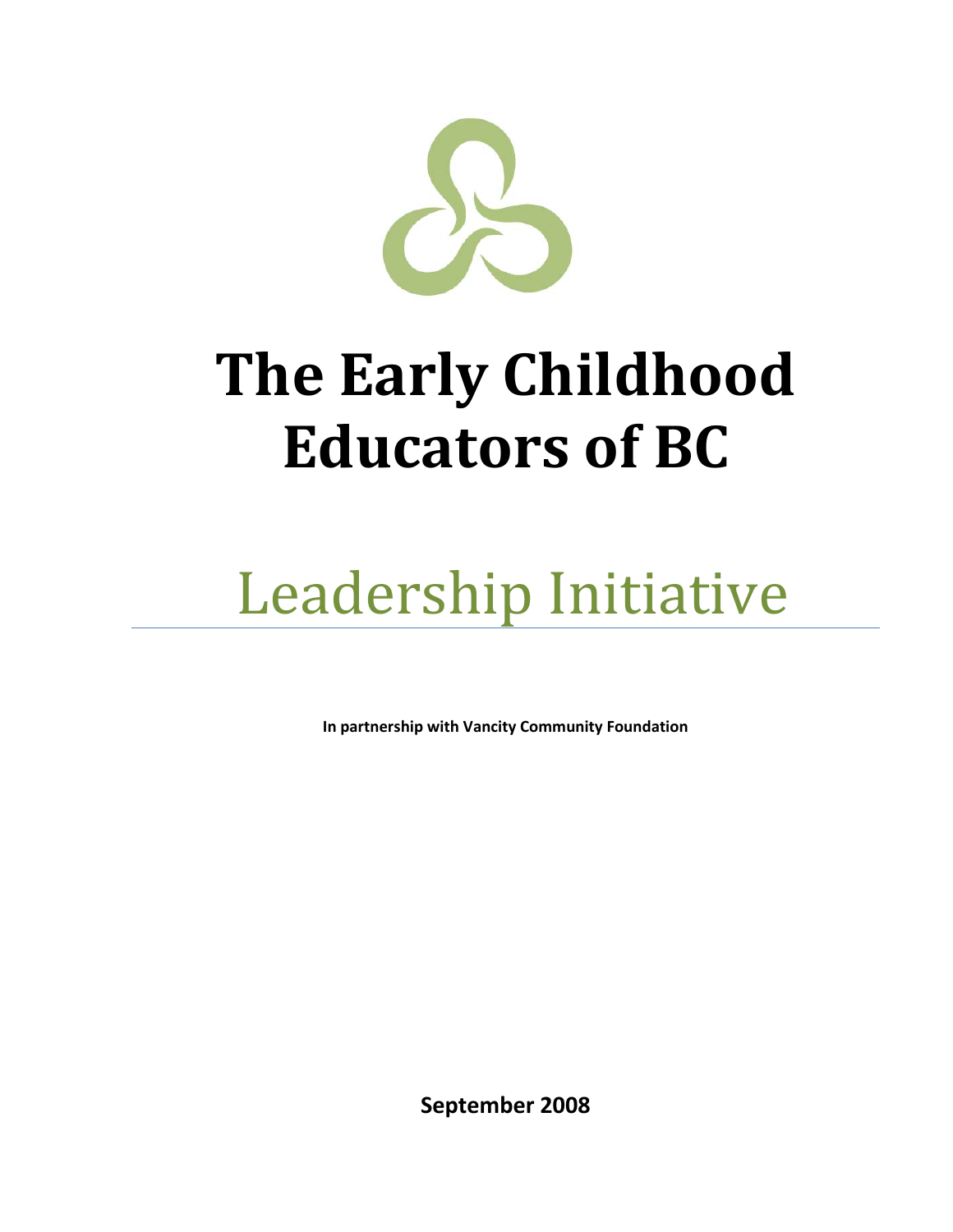## **BACKGROUND**

The Early Childhood Educators of BC (ECEBC) is happy to announce that our new and evolving Leadership Initiative is off and running.

Our work on the Leadership Initiative began in 2007 when we entered into a partnership with Vancity Community Foundation. With funds the Foundation received from BC's Ministry of Children and Family Development, we agreed to work with VanCity to develop two programs:

- The ECE Student Bursary Program which is in progress (information available on the ECEBC site)
- A Professional Development Program, which is under development and will be launched in Fall 2008.

The professional development program provides \$2 million to be used over a period of 3-5 years and is dedicated to providing professional development opportunities to ECEBC members and the Early Childhood field throughout the province. The Board of Directors of ECEBC has made the decision to use the funds to build capacity through professional leadership within the early childhood community. The program is being called the **ECEBC Leadership Initiative**.

In July 2007, a strategic planning session was held with participants invited from across BC. The purpose was to identify criteria and priorities for how best to use these funds in the interest of the ECE professional community. Many ideas were generated during a rich and productive interchange on topics of local and overall interest.

**The key issues that arose translated into concern for our professional identity and the need to enhance the valuing of early childhood educators by the greater community.**  Historically we have been less visible and less valued than teachers of older children. There is also the lingering view that those who both care for and educate young children all day count less than those who work in part-day programs.

**The group concluded that it was time to examine professional leadership** in the field from an individual and societal perspective with the goal of changing the image of ECEs in the community and connecting caring and early learning as essential parts of our work with young children. Participants indicated that progress on these goals would be achieved when ECEs have a strong and ready way to describe the work and value of our field and can proudly respond to the question "What do you do"?

2774 East Broadway, Vancouver BC V5M 1Y8

www.ecebc.ca

F 604 709 6077 TF 1 800 797 5602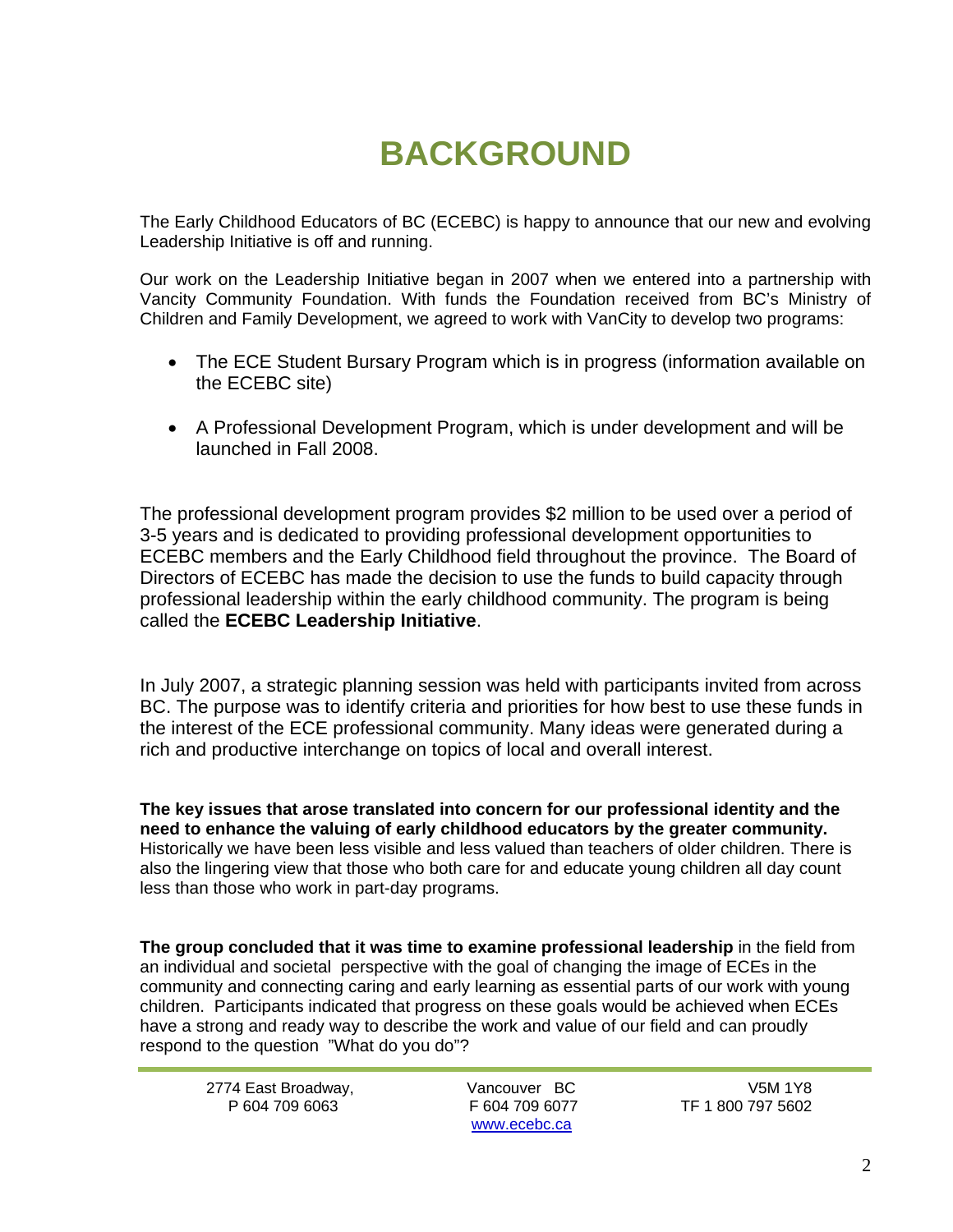### **BACKGROUND cont.**

From this day's work and from a review of leadership models in other countries (New Zealand, the U.S. the United Kingdom) as well as projects in BC funded by the provincial Ministry of Education (The Early Learning Framework and The Investigating Quality Project), the following purpose emerged:

*" ECEBC envisions an early childhood profession that believes strong and powerful early childhood leadership will influence recognition and respect by society at large and the communities we serve: the early childhood educator as a key agent of quality".*

This is reflected in the current ECEBC motto:

*"I am an ECE educator. My work positively influences and impacts children's development. I deserve to be valued for what I do."* 

The current ECEBC \$20 an hour campaign is also clearly linked with these statements of purpose.

2774 East Broadway, Vancouver BC V5M 1Y8

www.ecebc.ca

TF 1 800 797 5602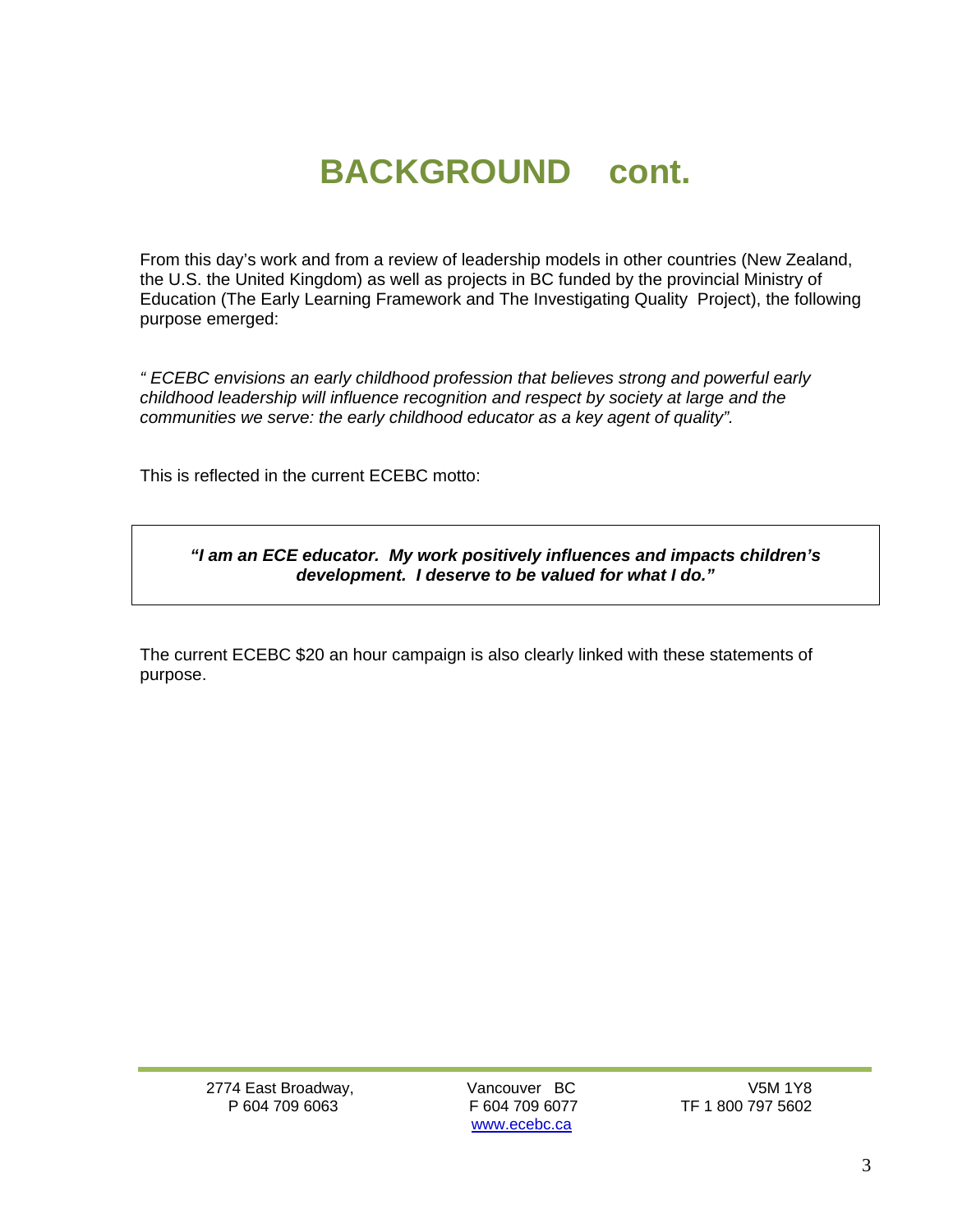### **GOALS**

Based on work done during the July 2007 strategic planning session a series of **Goals**, **Objectives** and **Initiatives** were generated.

#### **Goals:**

- Increase awareness of the social, emotional and economic impacts of early childhood education in BC communities.
- Deliver innovative, culturally sensitive, multi-facetted, holistic, interactive and knowledge-based approaches to networking and empowering participants in the early learning sector, with a view to influencing all levels of government.
- Build models of leadership that encourage empowerment, understanding and that strengthen the role of early childhood educators as individuals, within their branch and provincially.
- Enhance professional identity of early childhood educators in BC with a view to increased recruitment and retention.
- Identify key challenges facing Early Childhood Educators and develop solutions locally with a view to influencing provincial and federal policy.
- Tailor leadership provision to individual and local contexts and capitalize on the experience of those most likely to produce the best ideas within the early childhood sector: those who work in the sector.

www.ecebc.ca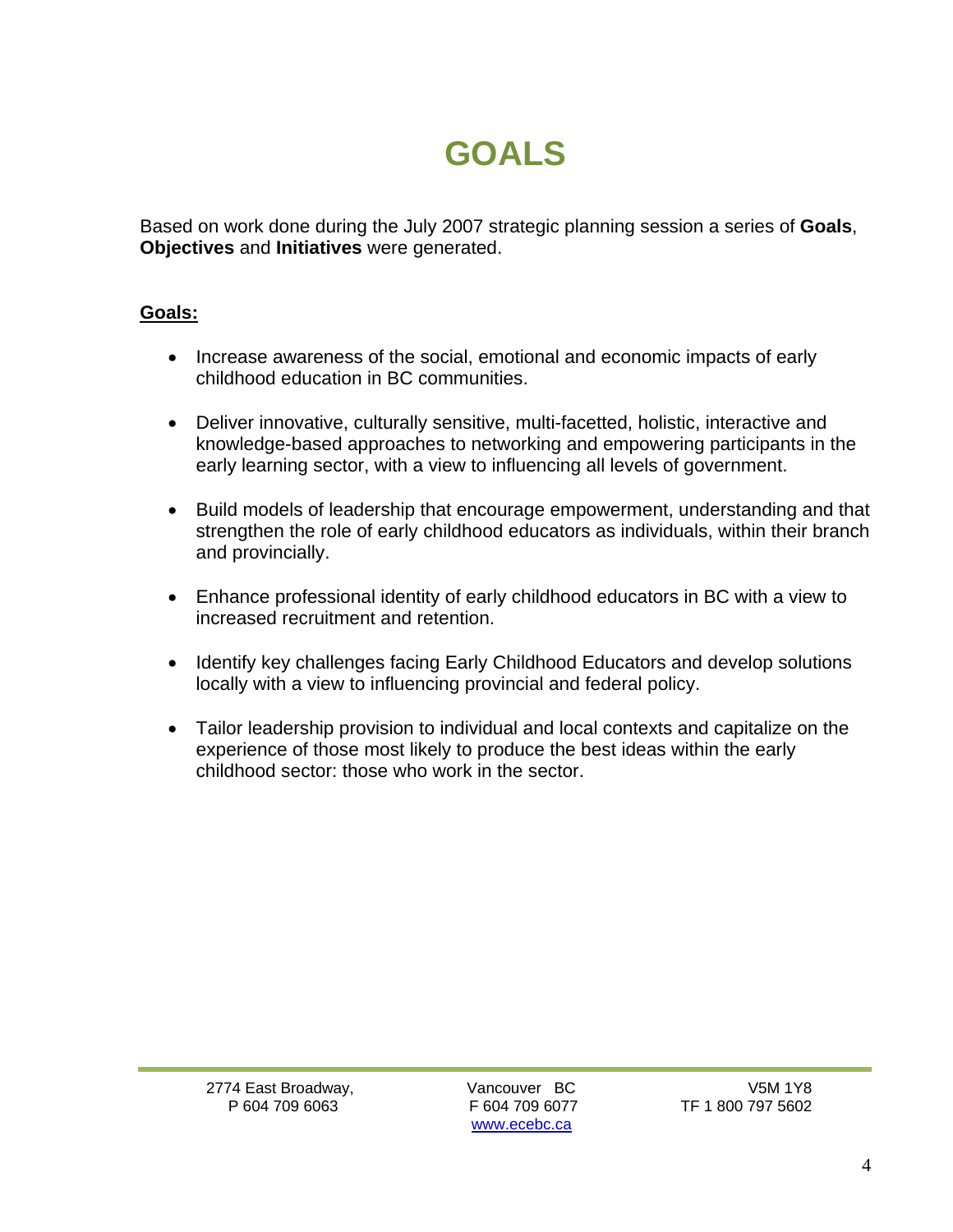## **OBJECTIVES**

In order to meet these goals the following objectives were articulated.

#### **Objectives:**

- To increase public awareness of the critical role that early childhood leaders play in the provision of quality services (early learning and caring) for children and families through public education plans and resources.
- To establish Communities of Innovation in 10 difference geographic locations throughout BC including but not limited to Aboriginal, Rural, Isolated, Urban, and culturally diverse communities.
- To build leadership capacity at the ECEBC board, branch and membership levels.
- To gain insight from and make linkages with other leadership programs and initiatives including the Early Learning Framework and the Investigating Quality initiatives already underway in BC.

ECEBC is committed to searching for a model of leadership that is consistent with the "ECE Way" – collaborative, non-hierarchical and action-oriented; where leadership does not focus on one individual but where all of us are potential leaders; where leaders can act from where they are, prepared to dialogue with others in the field, and confident in the values of the field, in our contribution to the world and in our ability to change it.

2774 East Broadway, Vancouver BC V5M 1Y8

www.ecebc.ca

P 604 709 6063 F 604 709 6077 TF 1 800 797 5602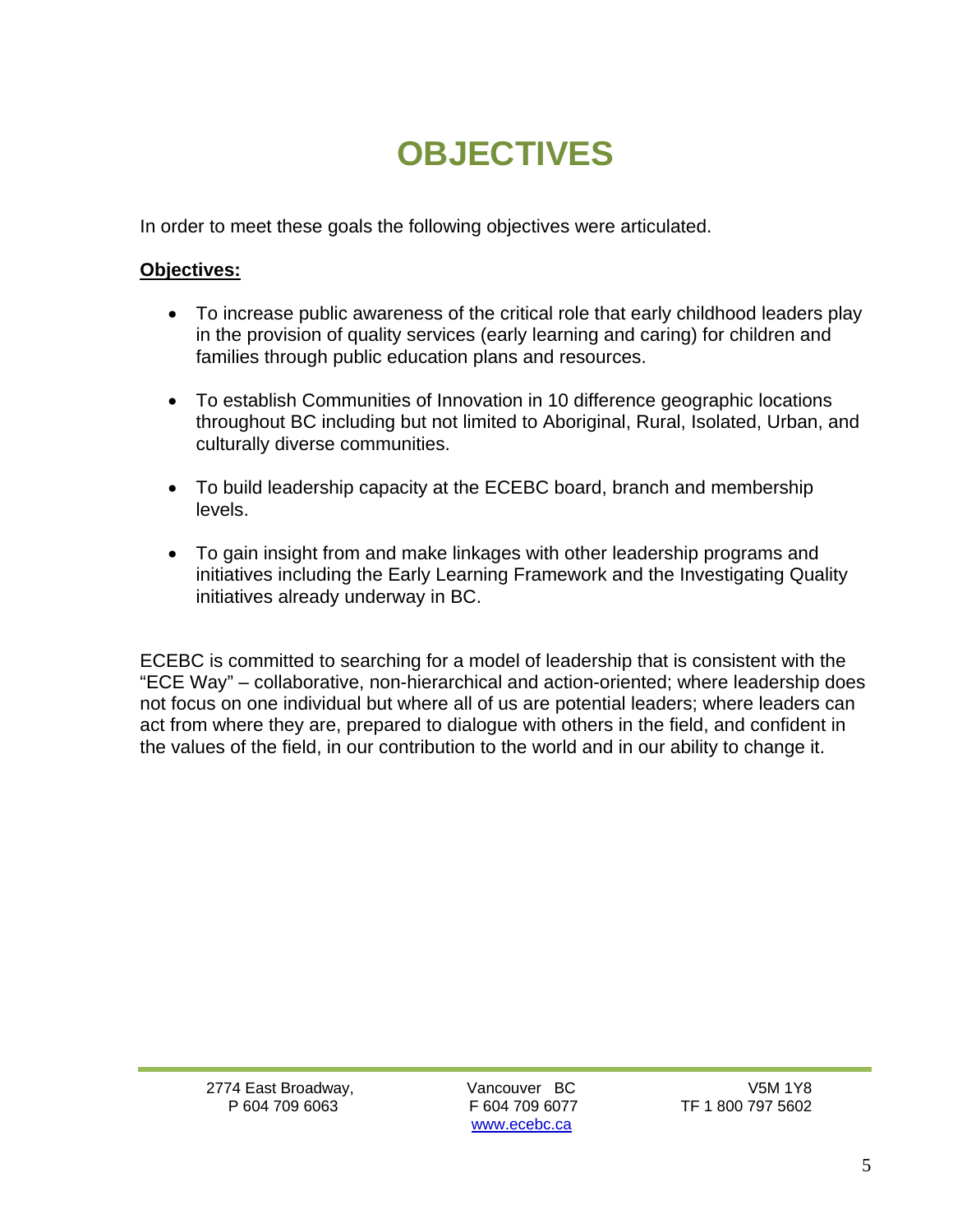### **INITIATIVES**

In order to achieve these objectives and after further communication with the participants from the initial gathering as well as other partners and interested individuals, the following two initiatives were approved by the Board of ECEBC. Funding for the two initiatives, including the cost of replacing ECE's on the floor, will be provided.

#### **Initiatives**

#### *1. Develop and Deliver a Professional Leadership Institute*

The aim of a Professional Leadership Institute is to help participants become cognisant of the current issues in the field and develop leadership capacity to address these issues. Working with participants to co-construct an ECE culture of leadership that is consistent with the values and culture of the field is central to this Initiative.

This is a time of change and of reconceptualizing ECE in its practice, and in how early childhood education will be delivered. In B.C. there have been new initiatives such as Strong Start programs, and using school spaces for ECE programs. Currently the Ministry of Education is considering initiating early childhood programs for children as early as age three. Will that move child care to the Ministry of Education? Will all day child care be funded? Will early learning and care be seen as a seamless whole? What is happening in other jurisdictions internationally and in Canada around these issues (e.g. New Brunswick and Ontario)? The language itself is also changing. The term "early learning" appears now in many documents – do we all have the same sense of this and other terms? An opportunity to provide information and to apply critical thinking to these issues is key.

The Institute will provide the opportunity to come together with others from 10 different geographic regions within BC.(see Communities of Innovation below) The purpose will be to explore, discuss and develop ways to provide common ground upon which to move forward professionally in our local settings, while maintaining contact with all the diverse geographical and cultural communities in B.C.

The format of this piece: a 4-5 day symposium held in the lower Mainland in January 2009 with 30 or so participants, 2-3 from each of 10 geographic regions to be identified.

2774 East Broadway, Vancouver BC V5M 1Y8

www.ecebc.ca

F 604 709 6077 TF 1 800 797 5602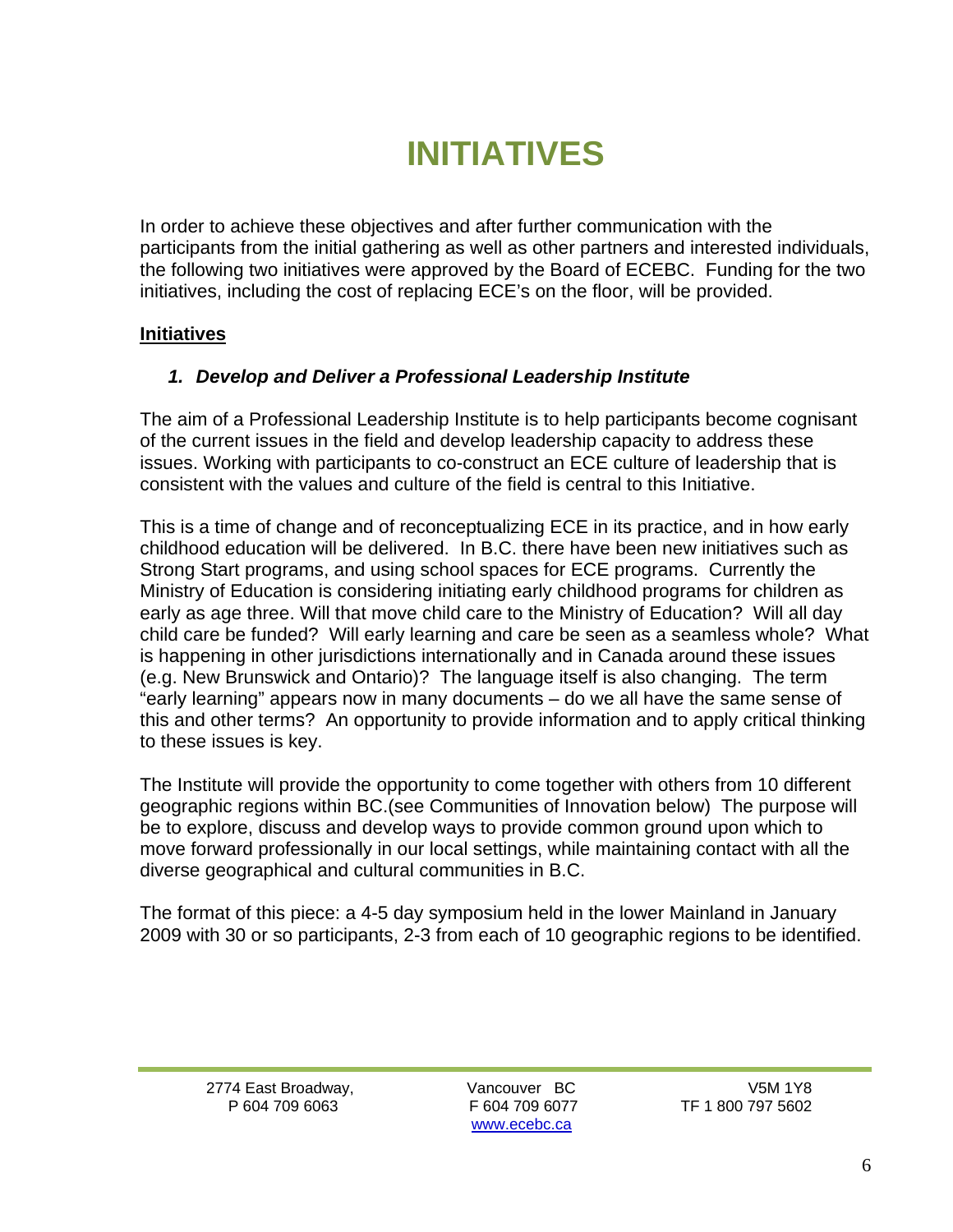### **INITIATIVES cont.**

#### **Possible Areas for Exploration at the initial symposium include**

- Personal confidence and conviction building, including assertiveness training, conflict resolution, and public speaking
- Policy, legislation frameworks
- The value of childhood (international perspectives)
- Gendered perceptions of the field (how women are viewed in child care)
- The economic impact of child care
- Defining professional identity
- Addressing invisibility of the work
- Advocacy (plans and tools)
- Marketing and communications
- Understanding the process of mentoring
- Research (e.g. community-based research)
- Recording stories etc.

#### *2. Develop and Support Communities of Innovation*

The aim of the second and related initiative  $-$  Communities of Innovation  $-$  is to actively support the development of 10-12 community led leadership projects across BC. Projects will likely be as diverse as the communities from which they come but will all share a commitment to develop or build on established effective approaches and innovative practices to achieve the overall goals of the Leadership Initiative.

Diverse geographic and cultural communities will be invited to submit proposals about how, with support, they plan to raise public awareness about and respect for the work of ECEs. Once identified, small teams from the Communities of Innovation, will participate in the Leadership Institute where they will have an opportunity to develop their project plans and enhance their individual and collective leadership capacity.

2774 East Broadway, Vancouver BC V5M 1Y8

www.ecebc.ca

P 604 709 6063 F 604 709 6077 TF 1 800 797 5602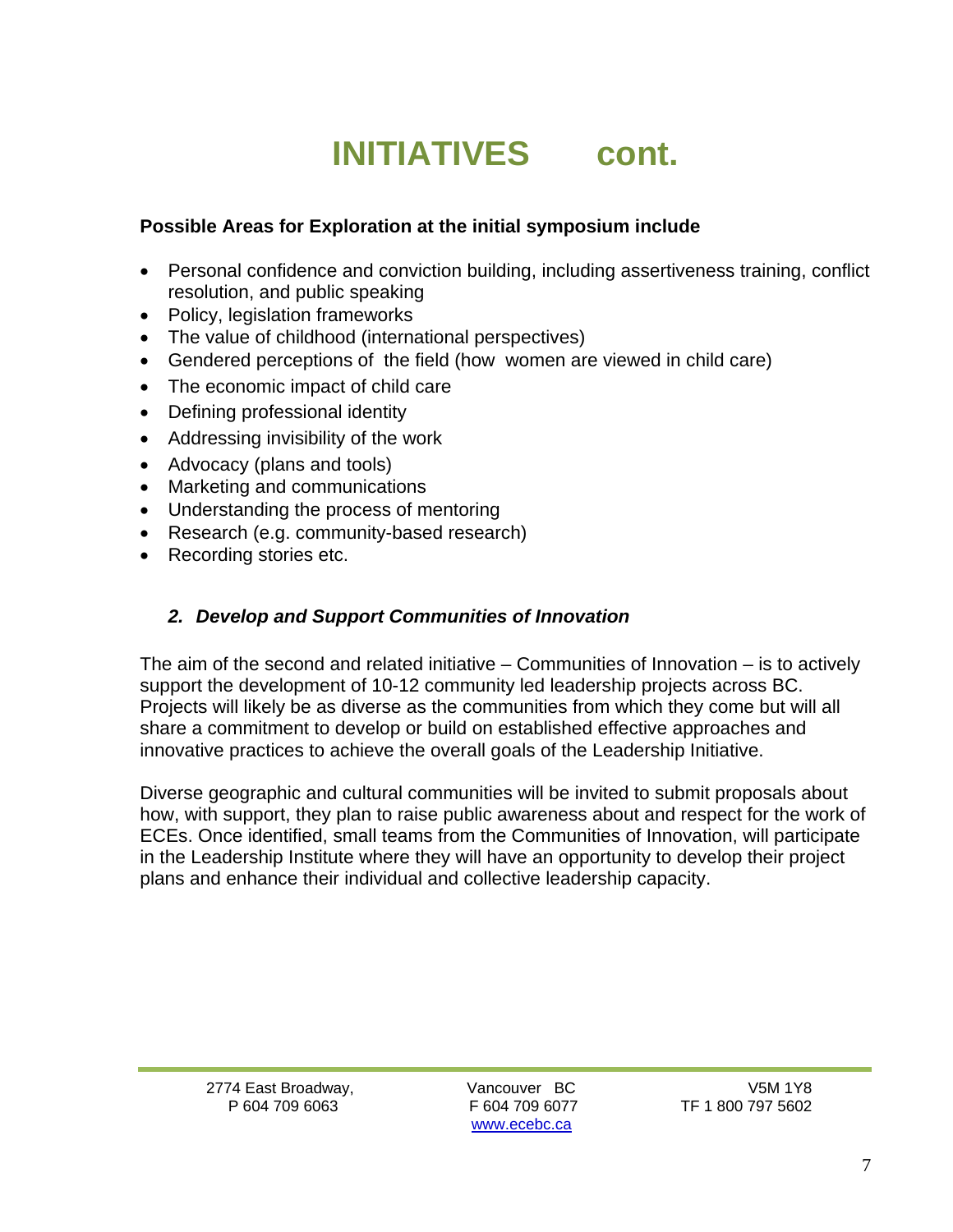## **INITIATIVES cont.**

Possible Community of Innovation Projects could build on approaches that include:

- Sharing knowledge, understanding and models of leadership with others in the ECE sector including parents and partner organizations.
- Supporting participants to become strong advocates for young children and families.
- Supporting centres/organizations with established philosophy, policy and practices that embrace quality and leadership to take leadership roles in their communities.
- Supporting centres/organizations with established relationships with community organizations and the local school board to take leadership roles in their communities.
- Participatory action research in partnership with a skilled research associate to show the impact that innovative approaches and practice have on building leadership in communities.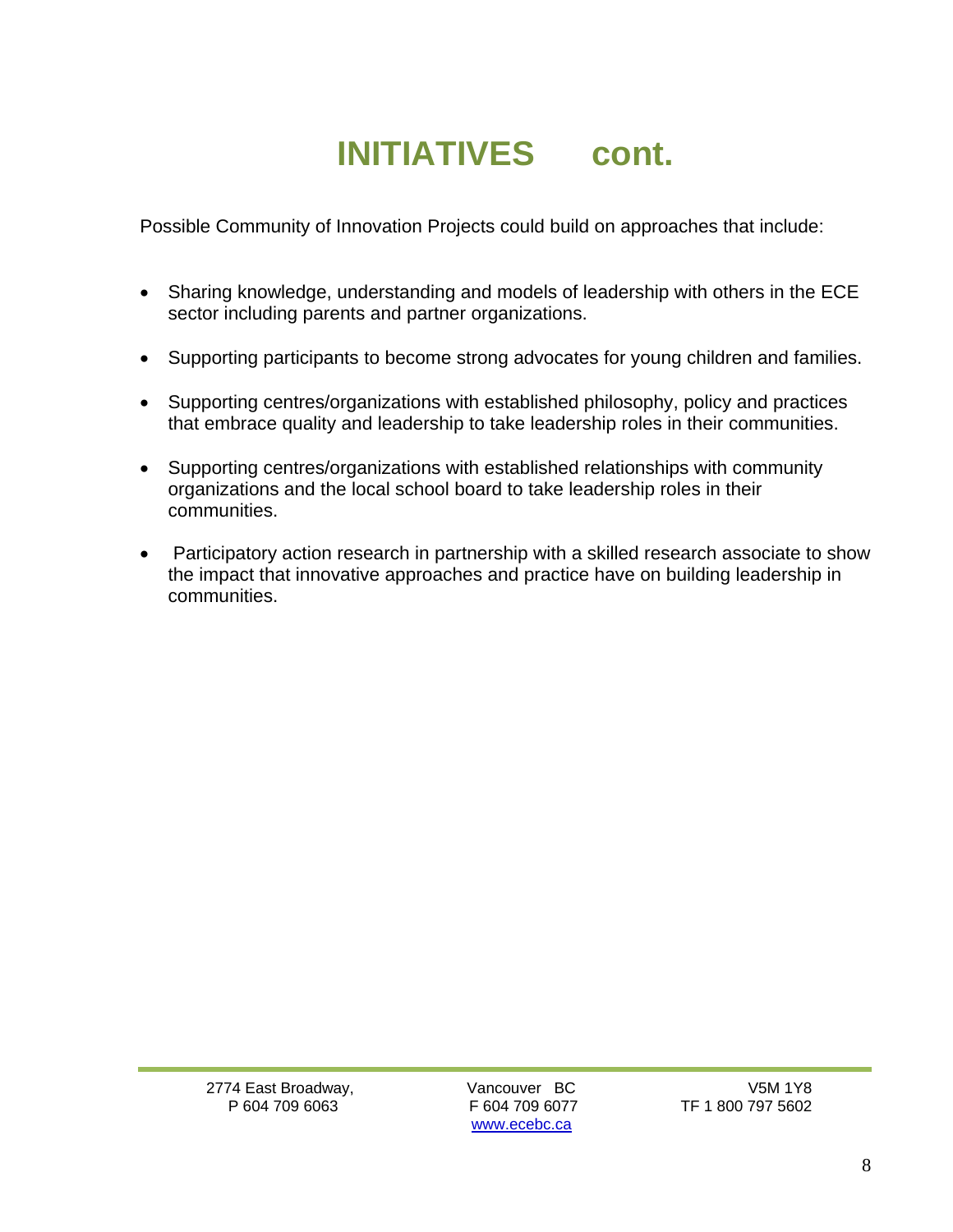## **IMPLEMENTATION PLAN**

#### **Projected Implementation Plan**

#### **Year 1**

- Fall 2008
	- o Develop Leadership Initiative Steering Committee
	- o Develop and distribute information about the Initiative
	- o Establish and implement a process for identifying Communities of Innovation
	- o Develop materials and delivery approaches for Institute
- Jan 2009 Leadership Institute .
	- Four to five days, 30 participants ( 2-3 from each of the identified communities) held in Lower Mainland.
	- $\circ$  The Institute will begin the process of co-constructing a culture of ECE leadership, developing and enhancing leadership capacity and supporting individual communities to define and develop their own framework and plan for innovation. The Institute will also consider effective approaches for ongoing support to Communities of Innovation.
	- o Participants from each community will take their frameworks home with a plan to begin work in the community  $-$  e.g. raising community awareness, mentoring, using documentation, etc.
- May 2009- ECEBC Conference Track
	- o The Track will provide an opportunity for community leaders to share their community experiences and initiatives
- Summer 2009
	- o Institute at the University of Victoria to 'share community stories'. There is also the possibility that participants in the Institute would be offered the opportunity to participate in 2 of the CYC Early Years modules connected with Institute themes- Leadership, Advocacy, and Policy, and Community Capacity Building. They would participate on-line, and complete the program at the Summer Institute.
	- o Explore other possible post-secondary credit opportunities
- On-going
	- o Based on participants' needs, provide telephone, on-line support and networking opportunities for Communities of Innovation
	- o Ensure fact-to-face meetings at least every 6 months

www.ecebc.ca

P 604 709 6063 F 604 709 6077 TF 1 800 797 5602